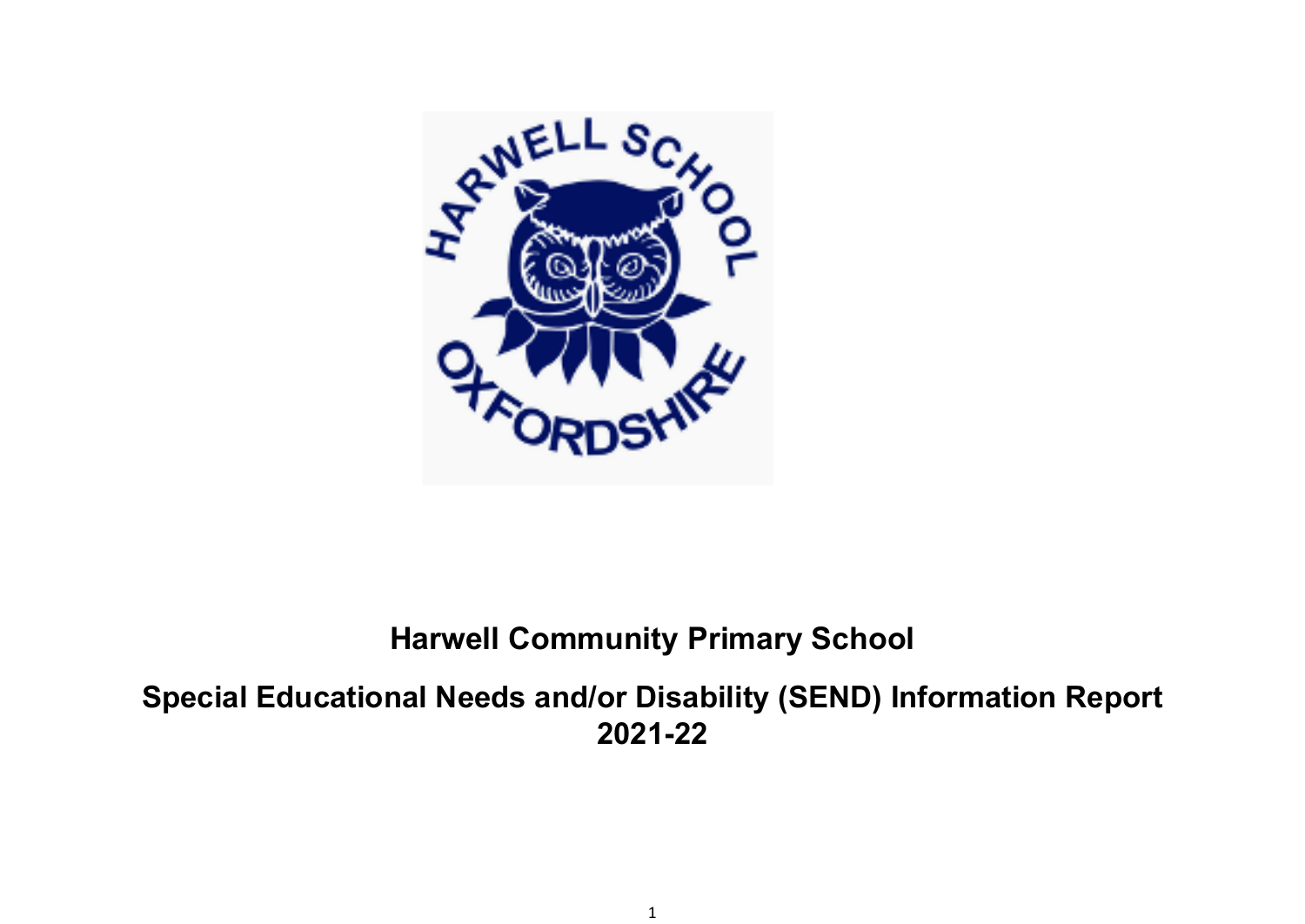#### **Children and Families Act 2014**

The system for supporting children and young people (up to the age of 25) with special educational needs and/ or disabilities has changed.

Part 3 of the Children and Families Act 2014, which provides the legal framework to support children and young people with special educational needs and/ or disabilities, came into force on 1<sup>st</sup> September 2014. The SEND (Special Educational Needs and/or Disability) Code of Practice was approved by parliament in July 2014.

The SEND Code of Practice underpins wider reforms to ensure that all children and young people can succeed, no matter what their background. The Act will reform the systems for adoption, looked-after children, family justice and special educational needs so that services consistently support the best outcomes for them and give children, young people and their parents/carers greater control and choice in decisions and ensuring needs are properly met by:

- Replacing Statements of SEND and Learning Difficulty Assessments (LDAs) with a birth-25 Education, Health and Care Plan (EHC Plan), extending rights and protections to young people in further education and training and offering families personal budgets so that they have more control over the support they need;
- Improving cooperation between all the services that support children and their families and particularly requiring local education and health authorities to work together;
- Requiring local authorities to involve children, young people and parents in reviewing and developing provision for those with special educational needs and to publish a 'local offer' of support.
- Reducing the number of school-based levels of special educational needs from three to two.

The new SEND Code of Practice which encapsulates this is now law and took effect in schools from 1<sup>st</sup> September 2014.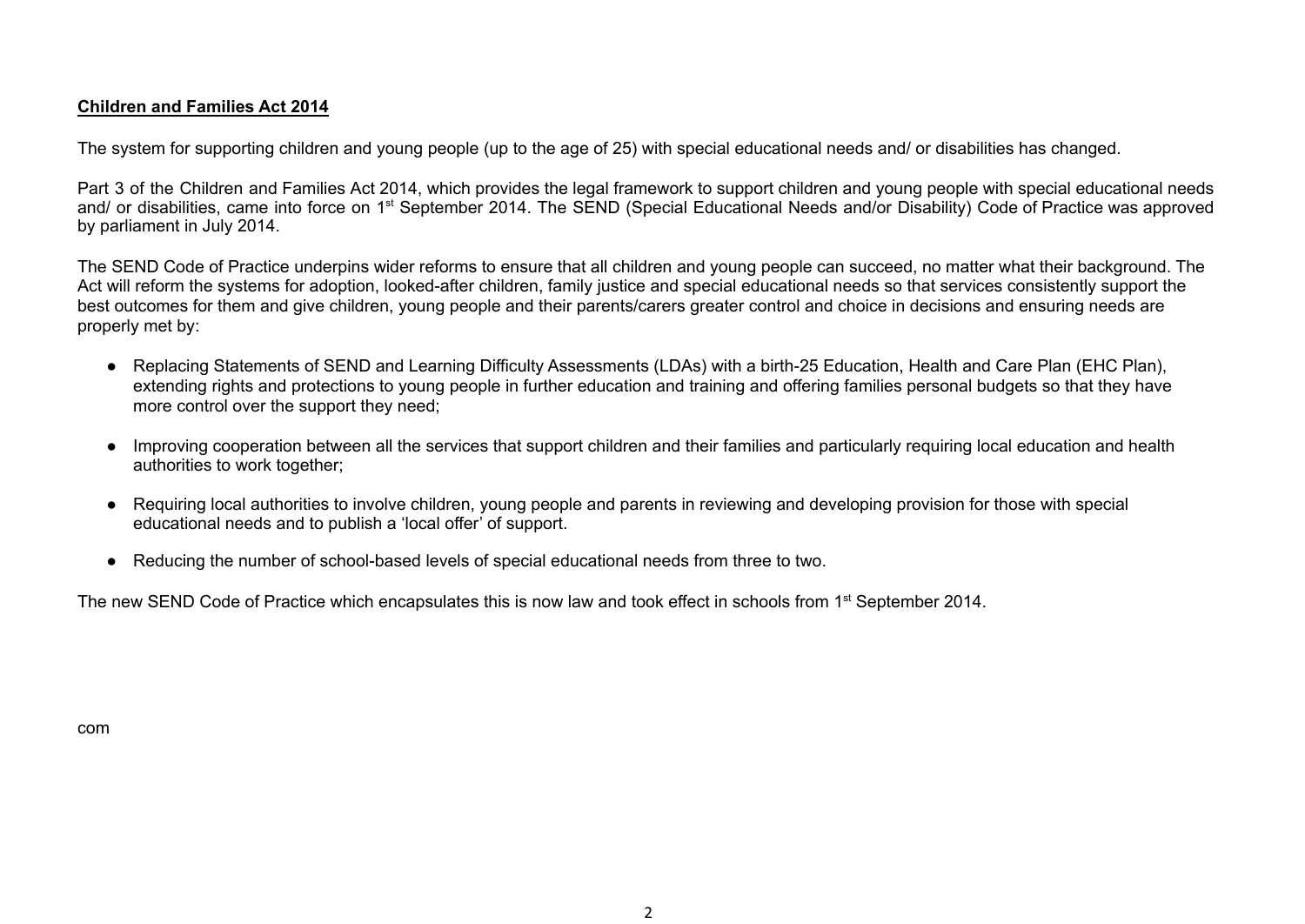#### **The Local Offer**

#### **What is the Local Offer?**

The Local Offer is a compendium of all services available to support disabled children and children with SEND and their families living in Oxfordshire.

#### **What does it do?**

The Local Offer provides parents/carers with information about how to access services in their area, and what they can expect from those services. With regard to education, it informs parents/carers and young people how school will support them, and what they can expect from their educational setting. The Local Offer has been developed in conjunction with families of children with SEND to ensure the information meets the needs of those with special educational needs and/or disability.

For the Oxfordshire Local Offer, please click on the following link:

Special [educational](https://www.oxfordshire.gov.uk/residents/children-education-and-families/education-and-learning/special-educational-needs-and-disability-local-offer) needs and disability: The local offer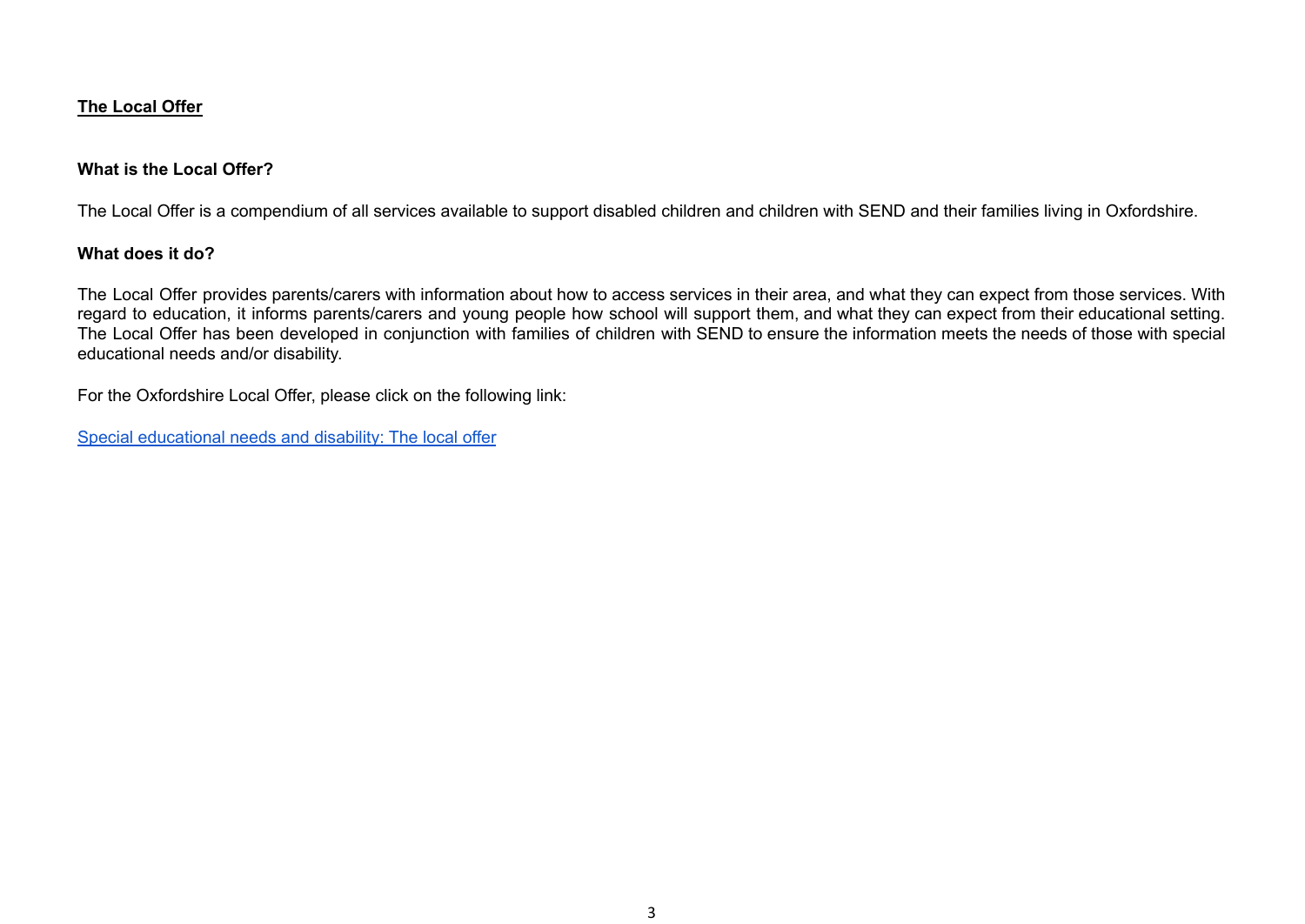## **Harwell Community Primary School: School Offer**

## **Section 1: People who support children with special educational needs and/or disability in our school**

| School-based<br>information                                                                              | People                                                              | <b>Summary of Responsibilities</b>                                                                                                                                                                                                                                                                                                                                                                                                                                                                                                                                                                                                                                                                                                                                                                                                                                                                                                                                                                                                                                                                                                                                                                                                                                                                                                                                                                                                                       |
|----------------------------------------------------------------------------------------------------------|---------------------------------------------------------------------|----------------------------------------------------------------------------------------------------------------------------------------------------------------------------------------------------------------------------------------------------------------------------------------------------------------------------------------------------------------------------------------------------------------------------------------------------------------------------------------------------------------------------------------------------------------------------------------------------------------------------------------------------------------------------------------------------------------------------------------------------------------------------------------------------------------------------------------------------------------------------------------------------------------------------------------------------------------------------------------------------------------------------------------------------------------------------------------------------------------------------------------------------------------------------------------------------------------------------------------------------------------------------------------------------------------------------------------------------------------------------------------------------------------------------------------------------------|
| Who do I talk to in<br>school about<br>my child's special<br>educational<br>needs and/ or<br>disability? | <b>Class Teacher</b>                                                | Is responsible for:<br>• Ensuring that all children have access to high quality teaching and that the curriculum is adapted to meet your<br>children's individual needs (also known as differentiation);<br>• Monitoring the progress of your child and identifying, planning and delivering any additional help your child may<br>need (this could be targeted work; specific, measurable and time-limited interventions; additional classroom support;<br>adapting resources, etc) and discussing amendments with support staff or the SENCo, as necessary;<br>• Writing and updating Plan-Do-Review Records and sharing and reviewing them with parents/carers and children<br>three times a year;<br>• Ensuring that all members of staff who work with your child are aware of your child's specific needs and/or<br>condition(s) and what specific adjustments need to be made to enable them to be included and make good<br>progress;<br>• Ensuring that all staff working with your child are supported in delivering the planned work/ programme for your child<br>so they can achieve the best possible progress. This may involve the use of additional adults, outside specialist help<br>and specially planned work and resources;<br>• Ensuring that the school's SEND policy is followed in their classroom and for all pupils they teach with SEND.<br>Can be contacted by: phone or email the school office to arrange an appointment. |
|                                                                                                          | <b>Teaching</b><br><b>Assistants</b>                                | Teaching Assistants (TAs) have a valuable role in our classrooms, supporting the teacher to ensure that each child is<br>able to access the learning and make the best possible progress.<br>A TA may work more intensively with a child with complex SEND.<br>TAs may also be trained and directed to run a time-limited and specific intervention with a child to close a gap identified<br>in the child's learning.<br>We ask that you direct questions regarding your child's education to either your child's class teacher, the<br><b>SENCo or Bryn Gibson, Headteacher.</b>                                                                                                                                                                                                                                                                                                                                                                                                                                                                                                                                                                                                                                                                                                                                                                                                                                                                       |
|                                                                                                          | <b>Special</b><br><b>Educational</b><br><b>Needs</b><br>Coordinator | Is responsible for:<br>• Coordinating all the support for children with SEND, and developing the school's SEND policy to make sure all<br>children get a consistent, high quality response to meeting their needs in school;<br>• Supporting your child's class teacher to work closely with your child and their family;                                                                                                                                                                                                                                                                                                                                                                                                                                                                                                                                                                                                                                                                                                                                                                                                                                                                                                                                                                                                                                                                                                                                |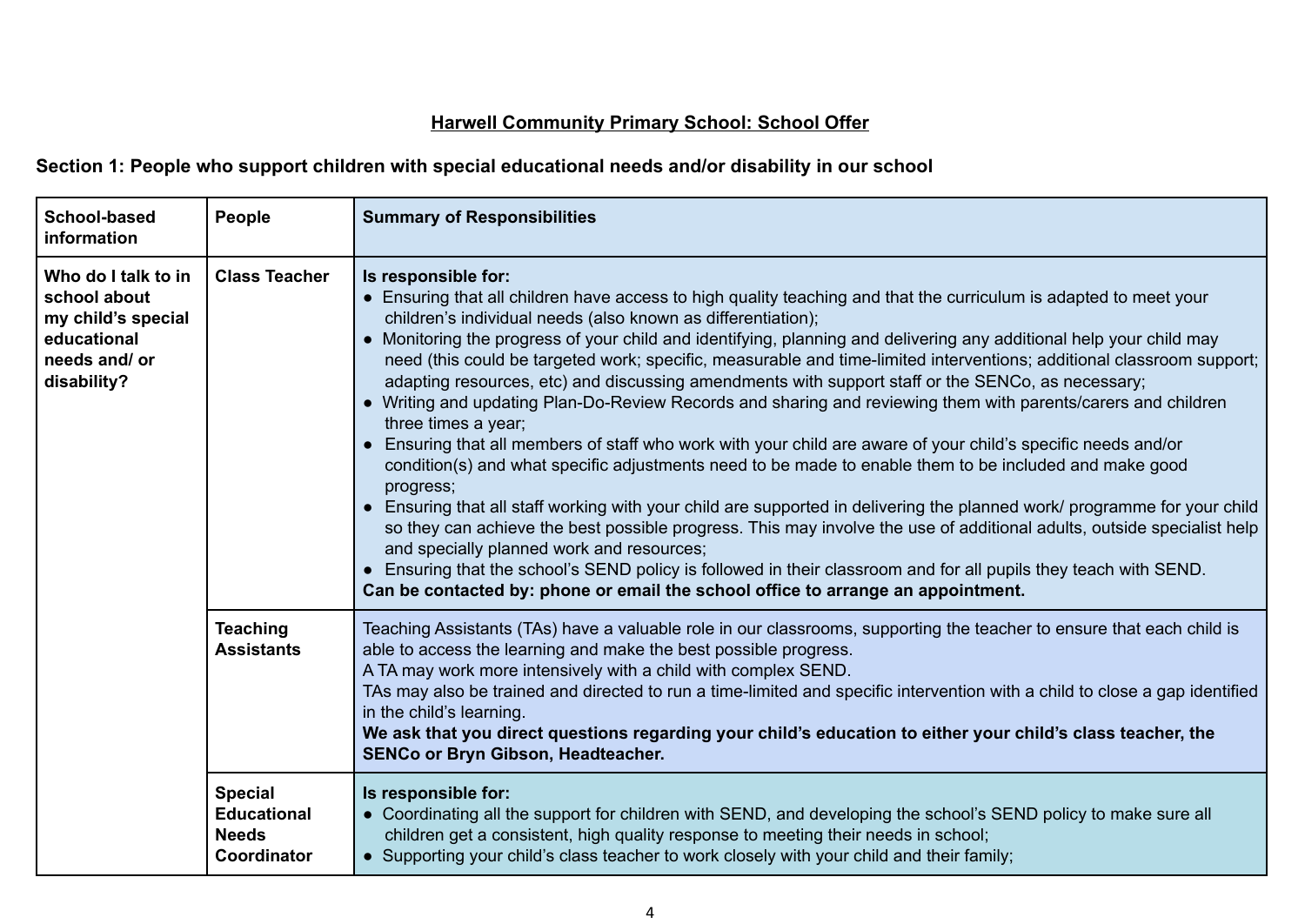| (SENCo)              | • Making sure that the Governing Body is kept up to date about any issues in the school relating to SEND;<br>• Updating the school's SEND register (a system for ensuring all the special educational needs of children in our<br>school are known and understood);<br>• Maintaining records of your child's progress and a Plan-Do-Review record for each child on the SEND register;<br>• Coordinating specialist support for teachers and support staff in the school so that they can help your child to<br>achieve their potential;<br>• Organising training for staff so that they are aware and confident about how to meet the needs of your child and<br>others within our school.<br>The SENCo team can be contacted by: phone or email the school office to arrange an appointment.<br>Beth works: Monday (morning), Tuesday (morning)<br>Athene works: Wednesday (all day) |
|----------------------|----------------------------------------------------------------------------------------------------------------------------------------------------------------------------------------------------------------------------------------------------------------------------------------------------------------------------------------------------------------------------------------------------------------------------------------------------------------------------------------------------------------------------------------------------------------------------------------------------------------------------------------------------------------------------------------------------------------------------------------------------------------------------------------------------------------------------------------------------------------------------------------|
| <b>SEND Governor</b> | is responsible for:<br>• Making sure that the school has an up-to-date SEND information Report, SEND Policy, Inclusion Policy and School<br>Accessibility Plan and Policy;<br>• Making sure that the school has appropriate provision and has made necessary adaptations to meet the needs of all<br>children in the school;<br>• Understanding and monitoring the support given to children with SEND in our school and being a part of the process<br>to ensure your child achieves his/her full potential in our school.<br>The SEND Governor can be contacted by: contacting the school office to arrange an appointment (or via<br>clerk@harwellprimaryschool.co.uk).                                                                                                                                                                                                             |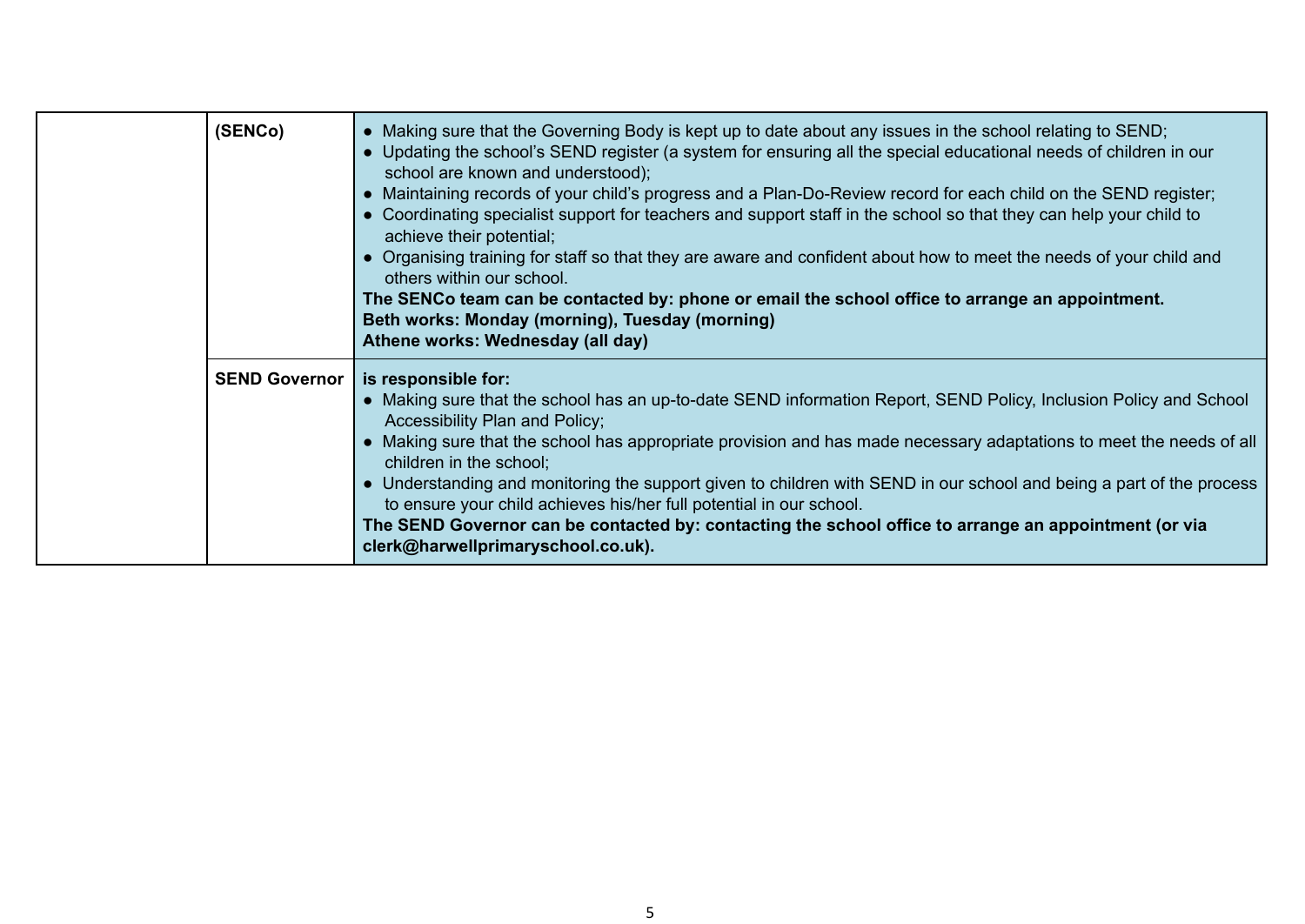## **Section 2: How is a child with SEND supported at Harwell Primary School?**

| How do staff at Harwell Primary<br>School know if a child has special<br>educational needs and/or a disability? | • A child has a diagnosed specific special educational need and/or disability;<br>• Concerns are raised by parents/ carers, class teacher or the child's previous school or pre-school setting;<br>• The child's progress is delayed and there is a significant gap in attainment between the child and their peers;<br>• The child experiences significant social communication and interaction difficulties;<br>• There is a significant change in the child's behaviour.<br>If your child is not making expected progress, or if there is another indicator of concern, the school will discuss with<br>you:<br>• Any concerns you may have;<br>• Any further interventions or referrals to outside professionals to support your child's learning;<br>• How we can work together, to support your child at home and at school.<br>Sometimes a child may need some short-term additional support if there is a significant change in circumstances,<br>such as a bereavement or family breakdown. |
|-----------------------------------------------------------------------------------------------------------------|------------------------------------------------------------------------------------------------------------------------------------------------------------------------------------------------------------------------------------------------------------------------------------------------------------------------------------------------------------------------------------------------------------------------------------------------------------------------------------------------------------------------------------------------------------------------------------------------------------------------------------------------------------------------------------------------------------------------------------------------------------------------------------------------------------------------------------------------------------------------------------------------------------------------------------------------------------------------------------------------------|
| What should I do if I think my child has<br>special educational needs and/or a<br>disability?                   | Initially, make an appointment through the school office to talk to your child's class teacher, who will listen carefully to<br>your concerns. Your views on your child's development and progress are very valuable.<br>Your child's class teacher will then use the information you have provided and their own knowledge of the child to<br>complete the relevant descriptors on the Identifying and Supporting SEND document from Oxfordshire County<br>Council. Your child's class teacher will then meet with you again to discuss the descriptors and decide the best<br>course of action to support your child's learning.<br>You may also want to get some advice from SENDIASS Oxfordshire. (SEN and Disability Information, Advice and<br>Support Service), an advice service for caregivers at SENDIASS Oxfordshire.<br>The helpline phone number is: 01865 792492.                                                                                                                      |
| How is the decision made about what<br>kind of support my school should<br>receive?                             | If, following discussion with the parent/carer, class teacher and where appropriate, external professionals, the<br>decision is made to place your child on the SEND register, a Plan-Do-Review Record will be made for your child.<br>The Plan-Do-Review Record celebrates the strengths of your child, as well as identifying the areas of difficulty and<br>the outcomes we identify to reduce the difficulties that your child may be experiencing as a result of their special<br>educational needs and/or disability.                                                                                                                                                                                                                                                                                                                                                                                                                                                                          |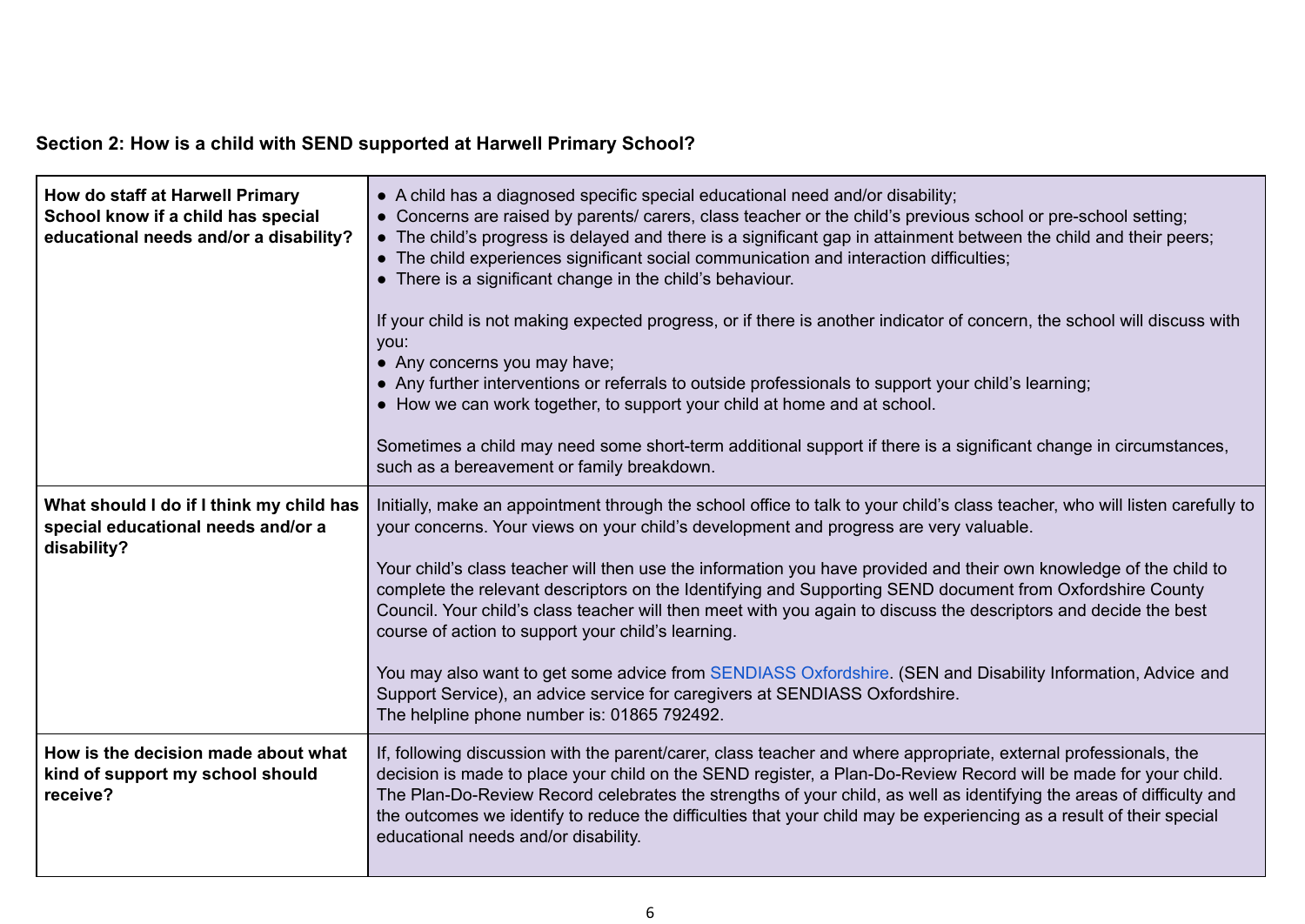|                                                                                   | Each child is assessed individually and support is put into place, as appropriate to need.                                                                                                                                                                                                                                                                                                                                                                                                                                                                                                                                                                                |
|-----------------------------------------------------------------------------------|---------------------------------------------------------------------------------------------------------------------------------------------------------------------------------------------------------------------------------------------------------------------------------------------------------------------------------------------------------------------------------------------------------------------------------------------------------------------------------------------------------------------------------------------------------------------------------------------------------------------------------------------------------------------------|
|                                                                                   | Harwell Primary School provides for children and young people with a wide range of SEND, including those with:<br>• Communication and Interaction needs; this includes children who have speech, language and social<br>communication difficulties, including Autism.<br>• Cognition and Learning needs; this includes children who have moderate and complex learning difficulties and<br>specific learning difficulties like Dyslexia, Dyspraxia and Dyscalculia.<br>• Social, Emotional and Mental Health needs.<br>• Sensory and/or Physical needs; this includes children who have visual or hearing needs, or a physical disability<br>that affects their learning. |
|                                                                                   | There is a three tier approach to support:<br>• High quality inclusive teaching with appropriate differentiation and allocation of staff within the classroom;<br>• SEND support: additional support in the form of interventions and/ or specialist advice from outside professionals;<br>• Education, Health and Care Plan (EHCP): very specific, coordinated support by education, health and/or social<br>care professionals for an individual child who has ongoing and complex SEND.                                                                                                                                                                                |
|                                                                                   | If these needs change, support is adjusted as necessary. Additional assessment from outside agencies will<br>sometimes necessitate an increase of support and/or resources.                                                                                                                                                                                                                                                                                                                                                                                                                                                                                               |
|                                                                                   | For all children with SEND, Plan-Do-Review meetings are held two times a year with the class teacher and<br>caregivers as part of an extended parent consultation to discuss the child's progress and identify any additional<br>needs which require support. The Plan-Do-Review Record is sent home annually along with the child's school report.                                                                                                                                                                                                                                                                                                                       |
|                                                                                   | An EHCP is reviewed annually by a team consisting of the child, their parents and the class teacher, SENCo and<br>relevant outside professionals to ensure funding and resources are sufficient to meet the outcomes identified for the<br>child.                                                                                                                                                                                                                                                                                                                                                                                                                         |
|                                                                                   | If a child joins Harwell Primary School, information provided from the feeder school, along with our own<br>assessments, will enable us to allocate the appropriate resources/ support for the child.                                                                                                                                                                                                                                                                                                                                                                                                                                                                     |
| How are caregivers involved in<br>discussions about and planning for<br>my child? | All parents/ carers are encouraged to contribute to the education of their child.<br>This will take place through:<br>• A Plan-Do-Review Record: The Plan-Do-Review Record is written by the child, caregivers and class teacher. It is                                                                                                                                                                                                                                                                                                                                                                                                                                   |
|                                                                                   | used to inform all staff directly involved in your child's learning about their specific needs. The Plan-Do-Review                                                                                                                                                                                                                                                                                                                                                                                                                                                                                                                                                        |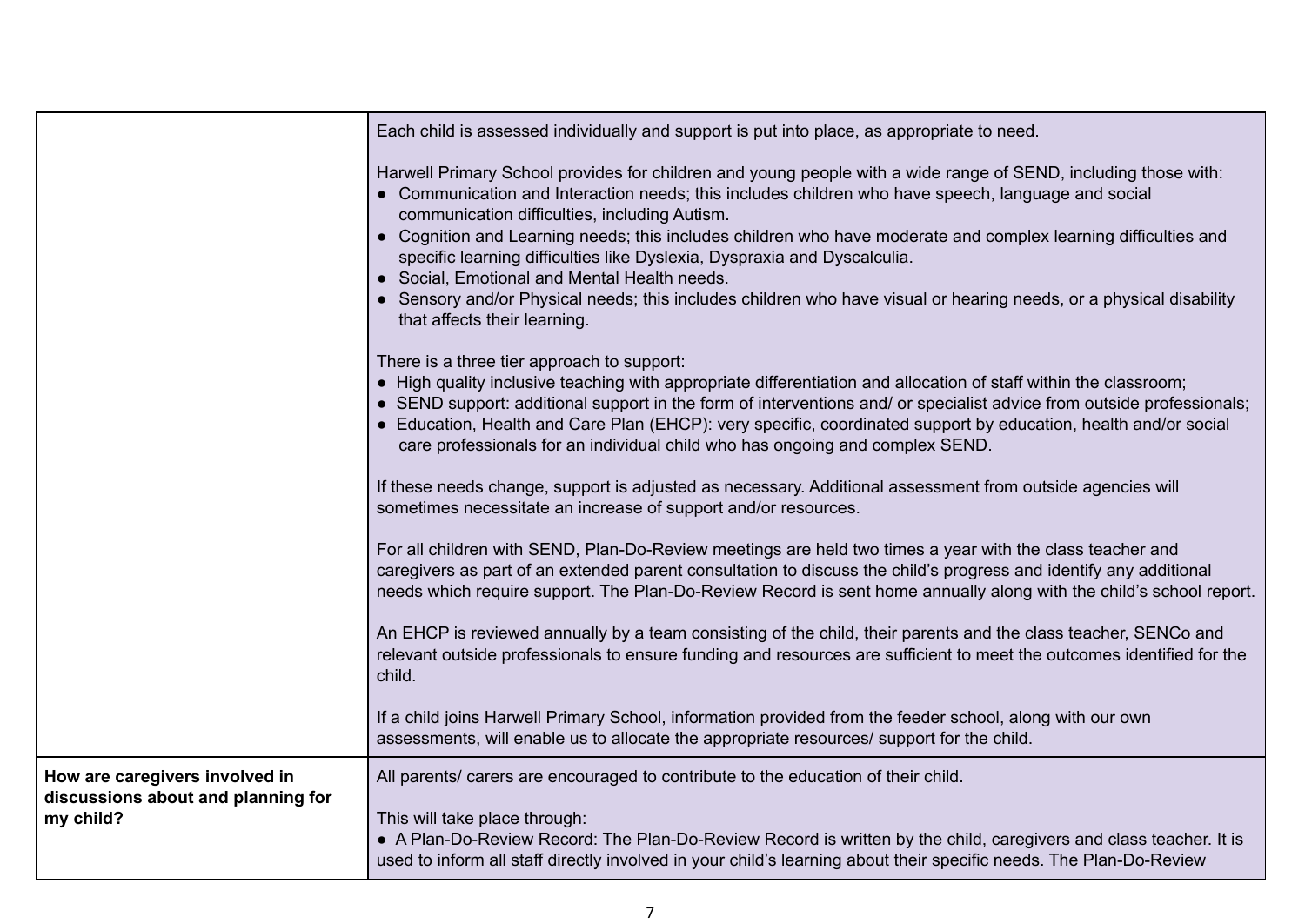|                                                                       | Record is designed to focus on the strengths of your child and identify the short and long-term outcomes your child<br>would like to achieve in life. If you would like the SENCo to attend the Plan-Do-Review Record review meeting,<br>please do let the class teacher know at the time of booking the meeting;<br>• If appropriate, through discussions with other professionals, e.g. the Head Teacher, the Inclusion Lead, Speech<br>and Language Therapist or Educational Psychologist. Information from outside professionals is shared with you<br>either in a meeting with the professional or as a written report, or both;<br>• Other forms of communication, such as home/school books or a TAF (Team around the Family).                                                                                                                                                                                                                                                                                                                                                                                                                                                                                                                                                                                                                                                                                                                                                                                                                                                                                                                                                                                                                                                                                                                                                                                                                                                                                                                                                     |
|-----------------------------------------------------------------------|-------------------------------------------------------------------------------------------------------------------------------------------------------------------------------------------------------------------------------------------------------------------------------------------------------------------------------------------------------------------------------------------------------------------------------------------------------------------------------------------------------------------------------------------------------------------------------------------------------------------------------------------------------------------------------------------------------------------------------------------------------------------------------------------------------------------------------------------------------------------------------------------------------------------------------------------------------------------------------------------------------------------------------------------------------------------------------------------------------------------------------------------------------------------------------------------------------------------------------------------------------------------------------------------------------------------------------------------------------------------------------------------------------------------------------------------------------------------------------------------------------------------------------------------------------------------------------------------------------------------------------------------------------------------------------------------------------------------------------------------------------------------------------------------------------------------------------------------------------------------------------------------------------------------------------------------------------------------------------------------------------------------------------------------------------------------------------------------|
| <b>How will Harwell Primary School</b><br>support my child with SEND? | Children in our school with SEND will get support that is specific to their individual needs. This support may all be<br>provided by the class teacher or may also include:<br>• Support staff in the school, such as teaching assistants;<br>• Staff who the school from the Local Authority SEND Support Services, including specialist advisory teachers and<br>specialist advisory support assistants;<br>• Speech and Language and Occupational Therapy NHS services, to share specific advice on supporting your child<br>in school. This may also include providing special equipment/ resources as required;<br>• Staff who visit from outside agencies, such as the Educational Psychologist;<br>• Working 1:1 or in small groups on a specific programme or work, e.g. maths skills or phonics boosting;<br>• Specialist outreach involvement from local organisations or schools.<br>The class teacher will always explain to you what the emerging concerns are and will also explain how the provision<br>will support your child to achieve their outcomes. The SENCo may also attend the meeting, at the request of either<br>the class teacher or the caregiver. If outside agencies are used, we will always ask your permission before making a<br>referral and, if required, will ask you to sign a consent form. If you have any queries related to the interventions or<br>support your child receives, please contact the class teacher or SENCo.<br>If a specialist professional works with your child, there may be recommendations that are made to the school, which<br>may include:<br>• Making changes to the way your child is supported in class, such as some individual support or changing some<br>aspects of teaching to support them better;<br>• Support to set achievable outcomes which may include their specific professional expertise;<br>• Small groups or individuals work with an outside professional for a specific, time limited intervention, such as<br>Speech and Language therapy assistant or specialist advisory support assistant. |
| How will the curriculum be matched to<br>my child's needs?            | Our curriculum is designed to match your child's needs by offering learning that is carefully planned so it is 'hard<br>work your child can do'. This will develop their skills as learners and help them to become more independent,<br>enabling them to progress and reach their full potential. The classroom environment may also be adapted to suit                                                                                                                                                                                                                                                                                                                                                                                                                                                                                                                                                                                                                                                                                                                                                                                                                                                                                                                                                                                                                                                                                                                                                                                                                                                                                                                                                                                                                                                                                                                                                                                                                                                                                                                                  |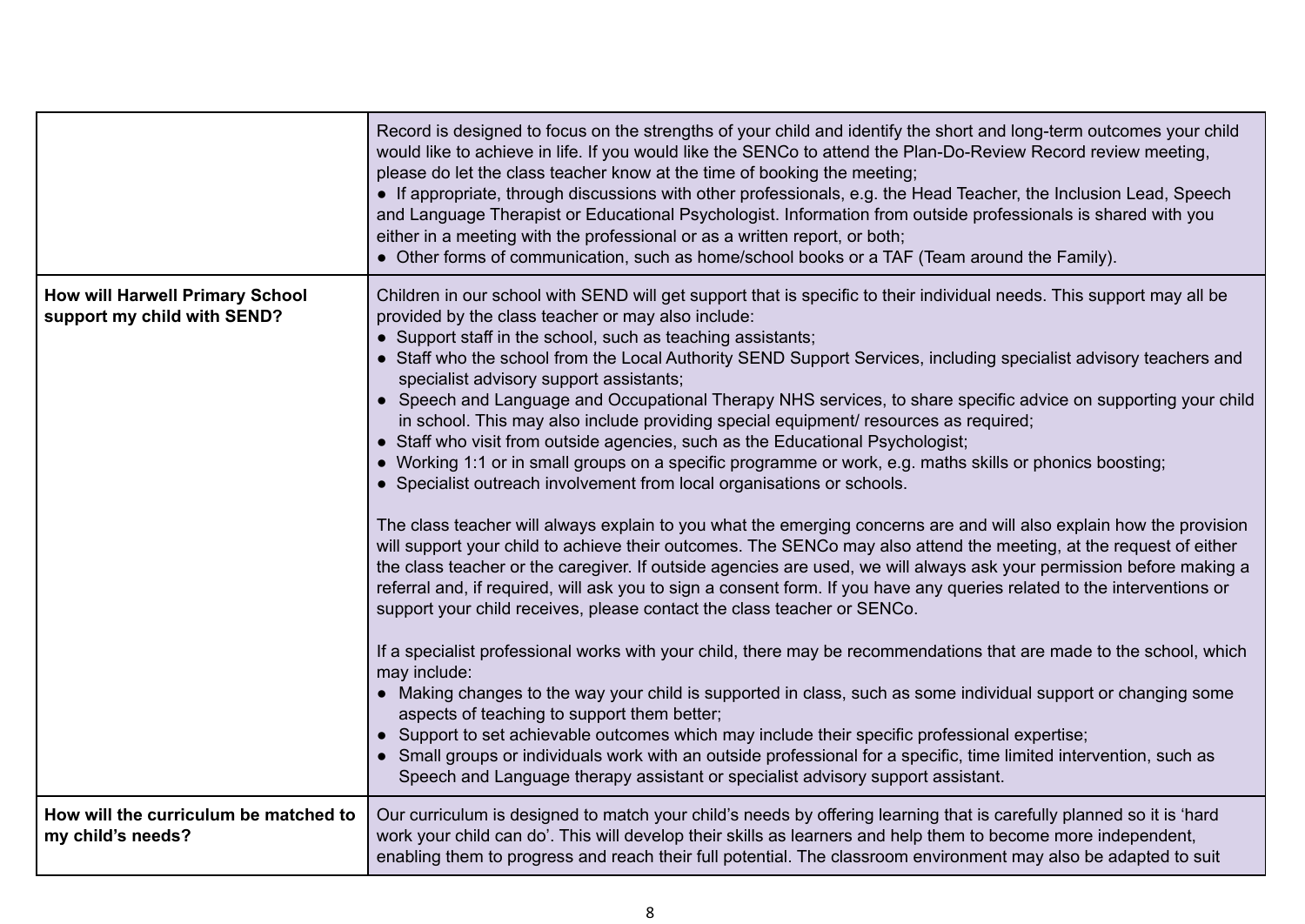|                                                                                                               | individual needs e.g. by providing a visual timetable or access to specific software on a laptop. We carefully consider<br>the needs of your child when planning class trips and events. We aim to make our curriculum as fully inclusive as<br>possible.                                                                                                                                                                                                                                                                                                                                                                                                                                                                                                                                                                                                                                                                                                                                                                                                                                                                                                                                                                                                                                                                                                                               |
|---------------------------------------------------------------------------------------------------------------|-----------------------------------------------------------------------------------------------------------------------------------------------------------------------------------------------------------------------------------------------------------------------------------------------------------------------------------------------------------------------------------------------------------------------------------------------------------------------------------------------------------------------------------------------------------------------------------------------------------------------------------------------------------------------------------------------------------------------------------------------------------------------------------------------------------------------------------------------------------------------------------------------------------------------------------------------------------------------------------------------------------------------------------------------------------------------------------------------------------------------------------------------------------------------------------------------------------------------------------------------------------------------------------------------------------------------------------------------------------------------------------------|
| How will I know how well my child is<br>doing?                                                                | • For all children with SEND, Plan-Do-Review meetings are held two times a year with the class teacher and<br>caregivers as part of an extended parent consultation to discuss the child's progress and identify any additional<br>needs which require support. The Plan-Do-Review Record is sent home annually along with the child's school<br>report;<br>If your child has an EHCP, you will be invited to attend an Annual Review of the EHCP once a year.<br>Class teachers are always happy to discuss how well your child is doing; these discussions do not need to be limited<br>to Plan-Do-Review Record meetings or parent consultations. Some children may also have a home/ school<br>communication book so that parents/ carers/ teachers can monitor progress, share any concerns and most<br>importantly, share achievements.                                                                                                                                                                                                                                                                                                                                                                                                                                                                                                                                           |
| What support will there be in school<br>for my child's overall wellbeing?                                     | The school offers a range of pastoral support for children who are encountering emotional difficulties. This could be<br>through 'Circle time', which follows our school PSHE programme, 1:1 or small group time with the class teacher, TA<br>or staff mentor. We also have a range of emotional well-being programmes that we tailor to the needs of our pupils,<br>such as Wizard Theatre, Forest School and the Emotional Literacy Support Assistant (ELSA) programme.<br>If appropriate, homework tasks may be adapted to suit the needs of individual children.<br>Your child's teacher may want to meet regularly with you and your child to 'check in' and make sure that the support<br>we are giving at school is enabling your child to feel confident and happy in the school environment. A 'home/school'<br>book may also serve a similar purpose if it is difficult for you to meet regularly at school drop-off and pick-up time.<br>Sometimes the school will get support from elsewhere, e.g. the School Nurse. Where necessary, referrals may also<br>be made to other support services such as CAMHS (Child and Adolescent Mental Health Service).<br>For some children it may be appropriate to call a TAF (Team Around the Family) meeting to bring the child, family<br>and professionals together around one table to identify positive outcomes for the child. |
| Which specialist advisory services<br>may be accessed by the school for<br>additional support or information? | Our school can access a range of specialist services. Some of these services are provided through the NHS or Local<br>Authority and require a referral to the service. For some high-demand services, such as CAMHS, there may be a<br>considerable waiting list.<br>• Educational Psychologists                                                                                                                                                                                                                                                                                                                                                                                                                                                                                                                                                                                                                                                                                                                                                                                                                                                                                                                                                                                                                                                                                        |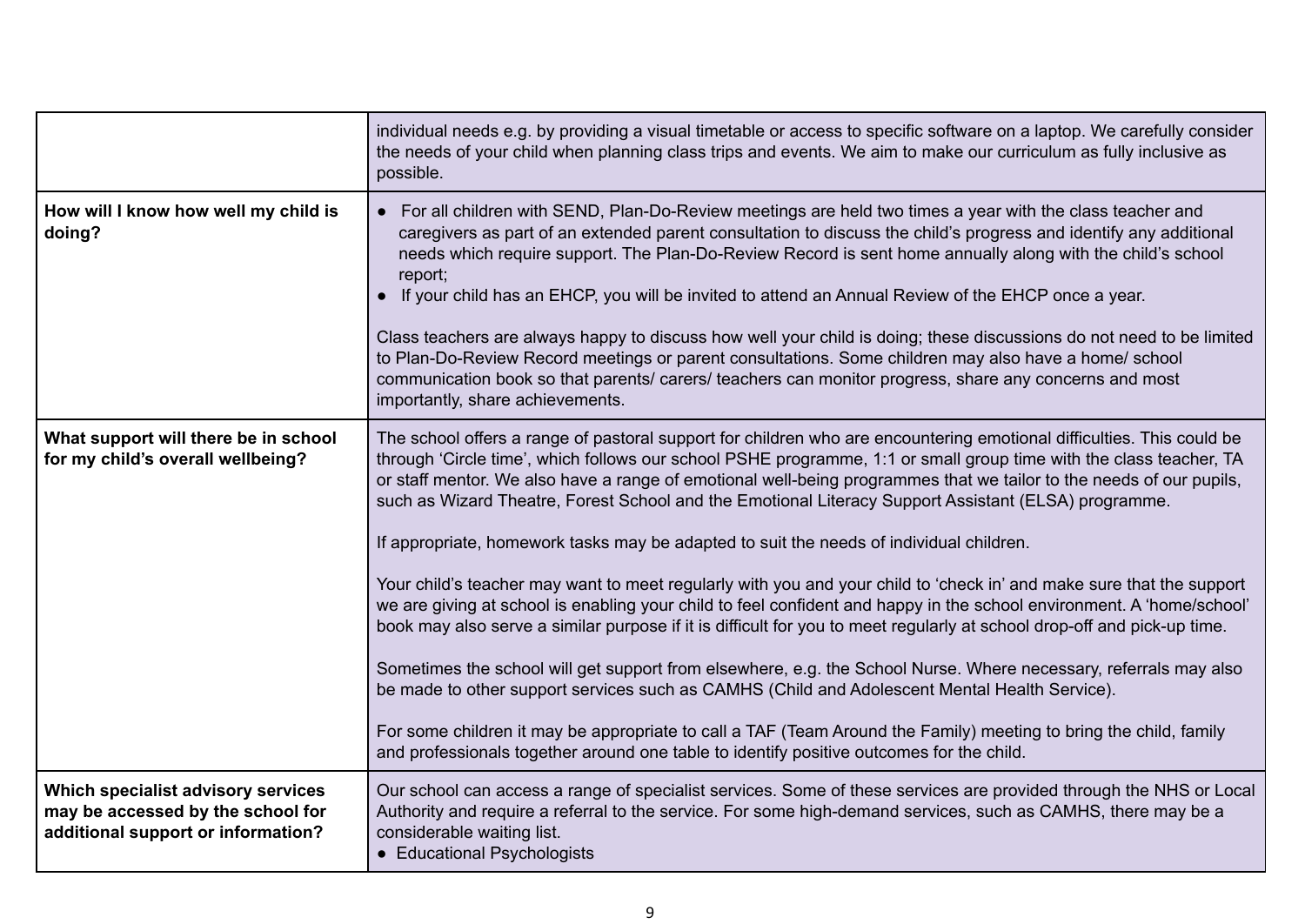|                                                                                                  | • Community Paediatric Service<br>• Occupational Therapists<br>• School Nursing Team<br>• Speech and Language Therapy<br>• Communication and Interaction Advisory Service<br>• Physical Disability Advisory Service<br>• Downs Syndrome and Complex Needs Advisory Service<br>• Physiotherapy<br>• Oxfordshire Schools Inclusion Team<br>• Hearing Advisory Service<br>• Child and Adolescent Mental Health Service<br>Other specialist services may also be available, depending on the particular area of special educational needs and/or<br>disability. For further information, please contact the school office to arrange an appointment with the SENCo.                                                                                                                                                                                                                       |
|--------------------------------------------------------------------------------------------------|---------------------------------------------------------------------------------------------------------------------------------------------------------------------------------------------------------------------------------------------------------------------------------------------------------------------------------------------------------------------------------------------------------------------------------------------------------------------------------------------------------------------------------------------------------------------------------------------------------------------------------------------------------------------------------------------------------------------------------------------------------------------------------------------------------------------------------------------------------------------------------------|
| What training is provided for the<br>staff supporting children with<br><b>SEND?</b>              | The SENCo identifies the training needs for all staff to improve the teaching and learning of all children with SEND.<br>This may include:<br>• Whole school training on SEND issues or to support identified groups of learners in school, such as Autism or<br>Dyslexia;<br>• Whole staff training to disseminate knowledge, strategies and experience, to ensure consistency of the school's<br>approach for children with SEND;<br>• Individual teachers and support staff attend training courses run by outside agencies that are relevant to the<br>needs of specific children in their class, for example, from the Physical Disability Team.<br>Staff training takes place on a regular basis throughout the school year. If you would like to hear about the training<br>that has taken place or is upcoming for the staff members in our school, please contact the SENCo. |
| How will my child be included in<br>activities outside the classroom,<br>including school trips? | School activities and school trips are available to all children.<br>For activities out of school, risk assessments are carried out, and procedures are put in place to enable all children to<br>participate fully. If it is decided that an increased level of support is required for a child with specific needs, an<br>additional staff member and/or a parent volunteer may be invited to accompany the class for the duration of the<br>activity to ensure that the needs of all children can be fully met (as per the class trip risk assessment).                                                                                                                                                                                                                                                                                                                            |
| How accessible is the school<br>environment?                                                     | We will always do our best to meet individual needs, and we are always happy to discuss individual access<br>requirements.<br>The School Accessibility Policy and Plan is available on our school website and at our school office.                                                                                                                                                                                                                                                                                                                                                                                                                                                                                                                                                                                                                                                   |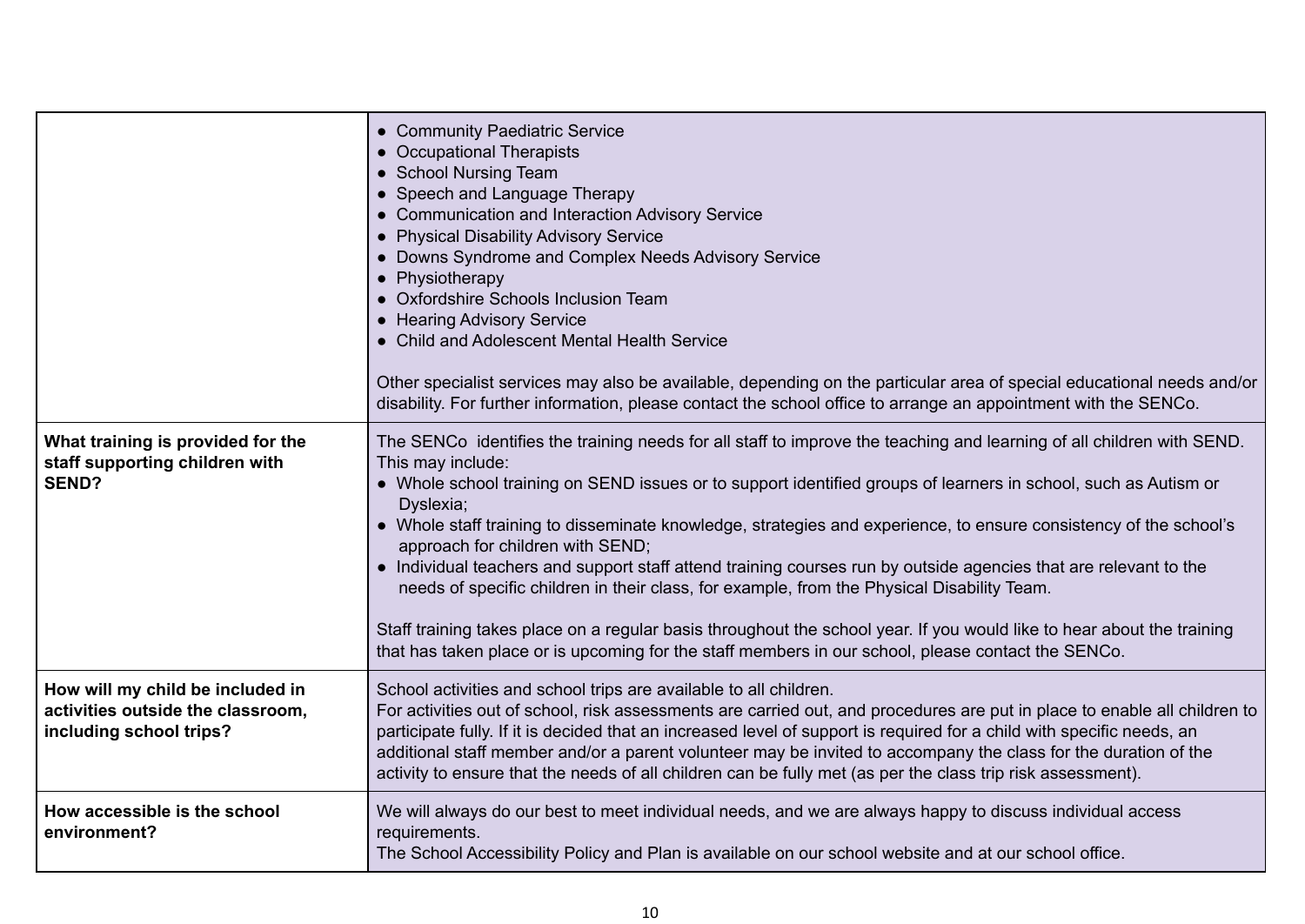| How will the school prepare and<br>support my child to join the<br>school or transfer to the next<br>class or school? | Transition to the Foundation Class at Harwell Primary School for all children from local nursery settings take place in<br>the Summer term. For a child with SEND who is moving up into our Foundation class, we arrange additional<br>meetings with the caregivers, pre-school setting and, if appropriate, external professionals to support the transition<br>for the child. Additional transition visits are organised by the school for children who might benefit from extra<br>opportunities to familiarise themselves with the site.                                                                                                                                                                                                                                                                                                                                                                   |
|-----------------------------------------------------------------------------------------------------------------------|----------------------------------------------------------------------------------------------------------------------------------------------------------------------------------------------------------------------------------------------------------------------------------------------------------------------------------------------------------------------------------------------------------------------------------------------------------------------------------------------------------------------------------------------------------------------------------------------------------------------------------------------------------------------------------------------------------------------------------------------------------------------------------------------------------------------------------------------------------------------------------------------------------------|
|                                                                                                                       | For children joining us from another primary school, Local Authority procedures are followed and we ensure that all<br>paperwork specific to your child is transferred. If your child is on the SEND register, the SENCo will contact your<br>child's previous school to discuss the support your child may have received so that there is a smooth transition for<br>your child.                                                                                                                                                                                                                                                                                                                                                                                                                                                                                                                              |
|                                                                                                                       | Likewise, if your child leaves our school, we will make sure all records about your child will be passed on to their new<br>school as soon as possible.                                                                                                                                                                                                                                                                                                                                                                                                                                                                                                                                                                                                                                                                                                                                                        |
|                                                                                                                       | For children transferring up to a new year group at the end of the academic year there is a transition morning with<br>the new teacher in the new classroom for the whole class. However, we know that for some children this can be a<br>time of increased anxiety and so the class teacher and SENCo liaise early to identify which children they feel will be<br>anxious about the transition and what additional resources or support can be put in place to make this period of<br>transition less stressful for the child. We use a range of resources, such as: circle time, social stories, pupil passport<br>and assemblies, to support children at this time. For children where there is a complex level of SEND, we arrange a<br>meeting with the parents, current class teacher and next year's class teacher to share key information and<br>encourage early communication with the new teacher. |
|                                                                                                                       | For children transferring to a secondary school, additional transition visits may be arranged with the secondary<br>school. We liaise with the SENCo at the secondary school. All records about your child will be passed securely on to<br>their new school.                                                                                                                                                                                                                                                                                                                                                                                                                                                                                                                                                                                                                                                  |
|                                                                                                                       | If your child is supported by a TAF (Team Around the Family), we ensure that all professionals are involved in<br>supporting the transition process for your child.                                                                                                                                                                                                                                                                                                                                                                                                                                                                                                                                                                                                                                                                                                                                            |
| How are school resources allocated<br>and matched to my child's special<br>educational needs and/ or disability?      | The school budget, received from the Local Authority, includes money for supporting children with SEND. This is<br>called 'Element 1 funding'. The Head Teacher and Leadership team decide on the allocation of the total budget for<br>Special Educational Needs, in consultation with representatives from the School Governing Body, on the basis of the<br>needs of the children currently in the school.<br>The Head Teacher and Leadership team discuss all the information they have about SEND in the school, including:<br>• The children who have an EHCP or 'additional funding' (top-up funding for one year);                                                                                                                                                                                                                                                                                     |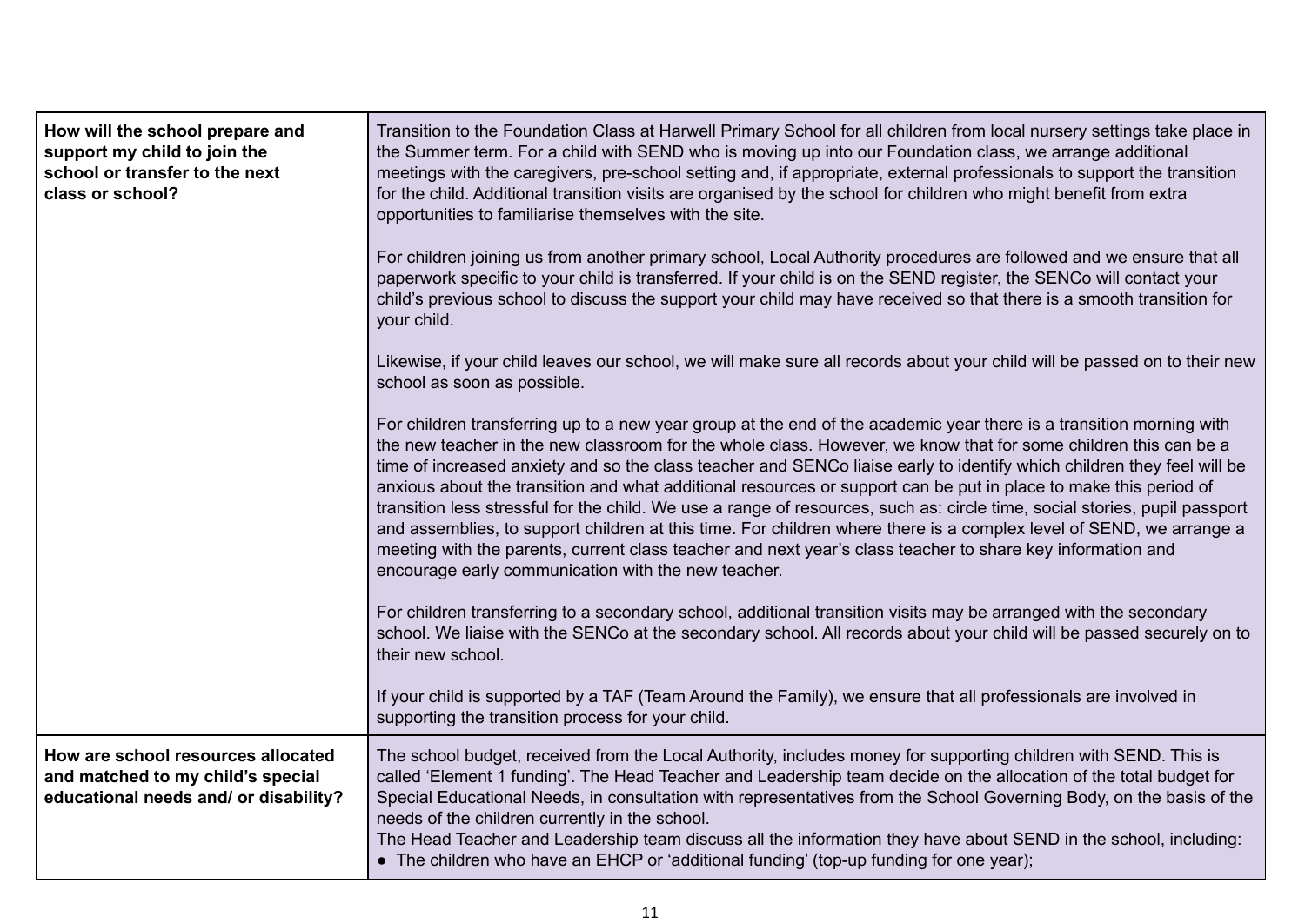|                                                                                                                                                        | • The current number of children on the SEND register;<br>• The children who have been identified as not making as much progress as would be expected.<br>They then decide what resources, training and support are needed. SEND funding is usually allocated to employ<br>staff and outside specialists (e.g. Educational Psychologist service) and to buy resources, training and equipment. |
|--------------------------------------------------------------------------------------------------------------------------------------------------------|------------------------------------------------------------------------------------------------------------------------------------------------------------------------------------------------------------------------------------------------------------------------------------------------------------------------------------------------------------------------------------------------|
| Who can I contact for more<br>information about support for children<br>with special educational needs and/or<br>disability at Harwell Primary School? | If you wish to discuss any aspect of your child's education or have any further questions, please contact the school<br>office to make an appointment with:<br>Your child's class teacher<br>1)<br>The SENCo team or Head Teacher, Bryn Gibson<br>2)<br>The SEND Governor<br>3)<br>The Harwell Primary School SEND policy is on the school website at GDPR, COVID, Policies & Statements       |